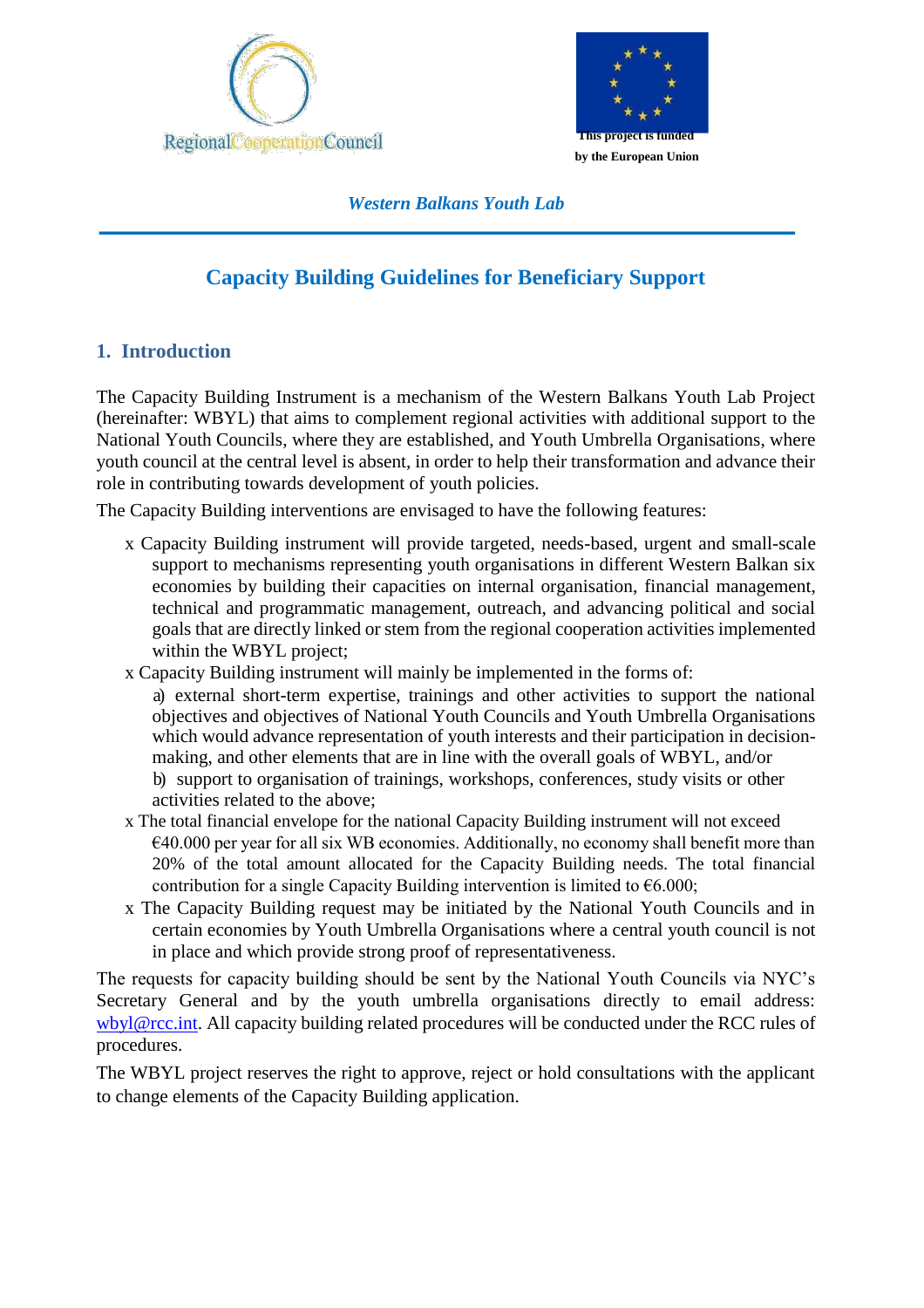# **2. Beneficiary Application Form**

The beneficiaries may identify opportunities and needs for Capacity Building in strengthening these youth mechanisms or youth representation and submit them to the RCC by using the WBYL Beneficiary Application Form (provided in Annex I).

The form contains the following information:

- x Background information about the beneficiary organisation requesting support;
- x Description of the specific need/selected topic;
- x Elaboration of the link with WBYL objectives;
- x Expected results;
- x Description of the expertise required, duration of the intervention and recommendations regarding the experts where applicable.

The Beneficiary Application Form should be normally delivered 60 days prior, but not less than 30 days prior to the first day of implementation of the activities, in order to allow for the tendering, selection and contracting procedures.

# **3. Tentative topics**

Beneficiaries listed above can request support from the WBYL Capacity Building instrument to address a diverse range of relevant, immediate and short-term needs in the areas which they identify as challenging at individual and institutional/organisational level. These may include, but will not be limited to:

- x Support in strengthening organisational aspects, such as advancing internal regulation, improving governance, enhancing relations with members, improving membership coordination, strengthening fundraising component, and so on;
- x Support in building individual capacities by empowering employees through acquiring knowledge and skills to perform tasks that are crucial for the organisation through trainings, mentorships, conferences, workshops and meetings;
- x Activities that are related to enhancing collaboration with other organisations of similar nature;
- x Support that would improve organisation's monitoring and evaluation, fundraising, advocacy, programme planning, and internal coordination and project management;

Beneficiaries are encouraged to propose additional topics, based on their interest and needs, in line with the overall WBYL project objectives. Activities may include support, training, workshops, seminars, conferences, stakeholder consultations, peer-learning and awareness raising campaigns.

# **4. Guidelines for hands-on short-term support (Capacity Building)**

Intervention will aim to address very specific needs for limited time periods and the maximum number of consultant/expert days for each intervention will be 30 working days or €6,000 in total. Depending on the beneficiary needs, the number of days or the financial amount of assistance can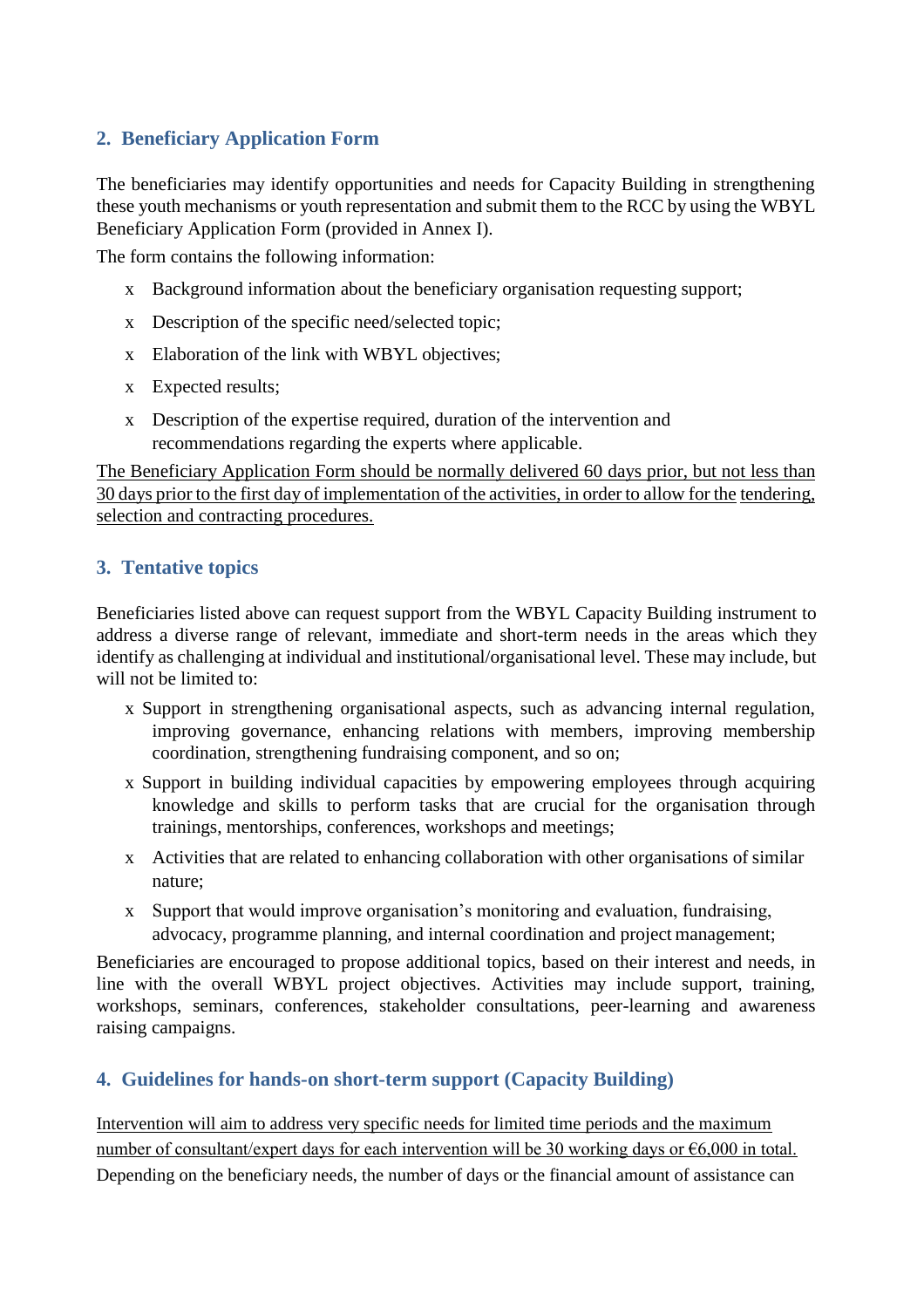be allocated to one or more tasks.

### **a) Processing of requests and identification of required support**

The process of selecting and contracting the service provider will be conducted according to the RCC rules.

A representative of the beneficiary organisation will be consulted in the process of preparing the Terms of Reference (ToR) and selecting the service provider.

The ToR will include as a minimum the following information: description of the assignment, tasks and responsibilities, necessary qualifications, number of working days and location, reporting and documentation.

## **b) Implementation of technical assistance**

After the successful completion of the above steps, the support will be deployed to assist the beneficiary in addressing the identified need.

No later than 15 days after the implementation of the work, a report will be prepared and submitted to both RCC and the beneficiary institution, describing the activities undertaken, results achieved, lessons learned, main constraints faced and possible next steps.

### **c) Remuneration procedures**

The fees and payments will be part of the contract signed between the service provider and RCC in line with the RCC rules and procedures.

# **5. Guidelines for support to organisation of trainings, workshops, conferences or**

## **other activities**

Regarding trainings, workshops, conferences or related activities, RCC will be in charge of the organisation and covering eligible expenses related to these events upon agreement with the beneficiaries.

Eligible expenses are subject to prior approval by RCC and are exclusively related to the successful organisation of the agreed event. These may include: rental of facilities and equipment for the event, printing costs, translation and/or interpretation, expert fees where necessary, meals, meeting materials and supplies.

# **6. Additional considerations**

The provided support will in no way be designed to substitute existing efforts, but rather to enhance and support specific areas, where obstacles are identified.

Additionally, support needs to take into account, be complementary or enhance the envisaged analytical support provided to line ministries and organisations in diagnosing, prioritising, reviewing and monitoring through other donor assistance.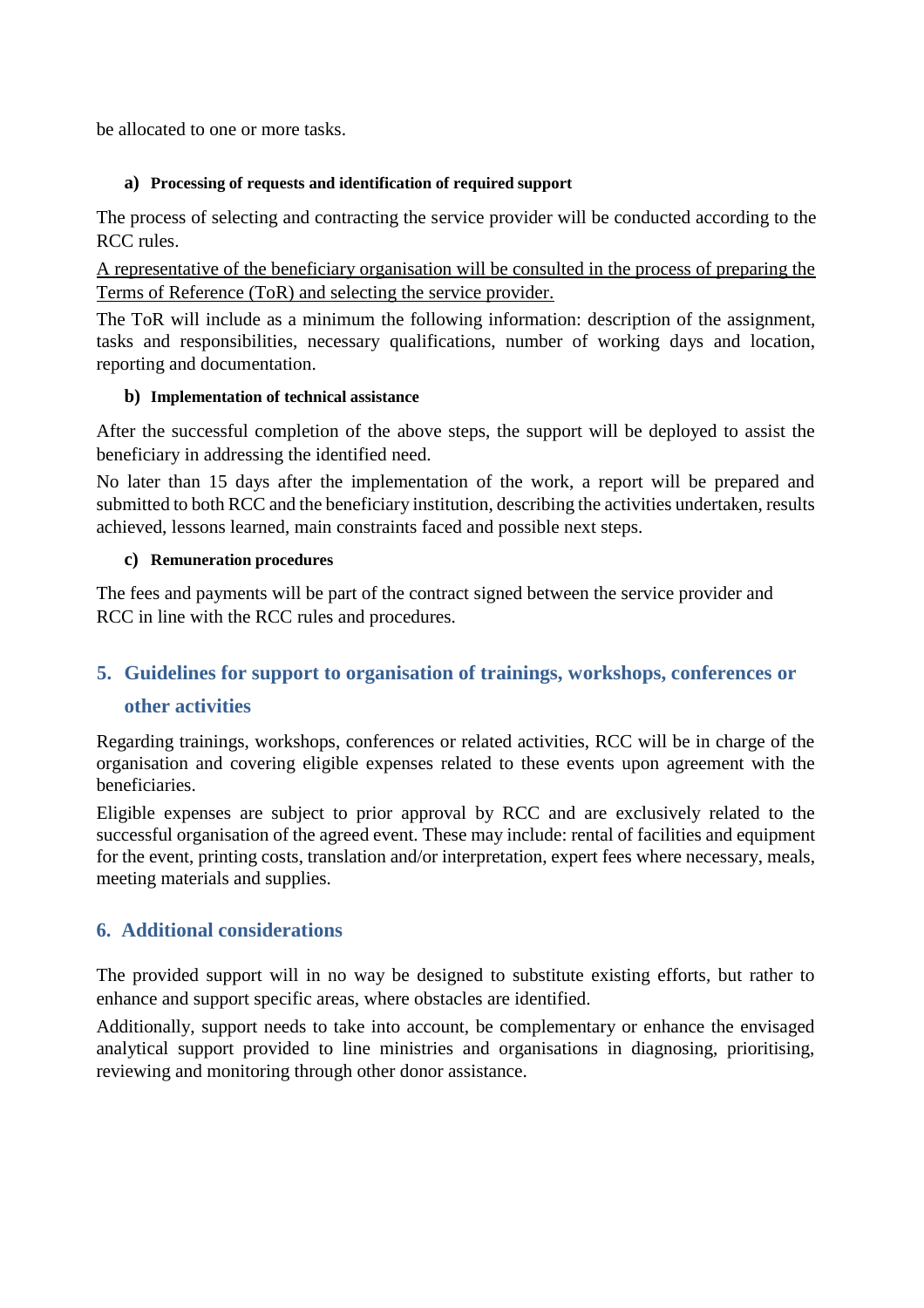# **7. Requests for support**

Beneficiary institutions/organisations interested to make use of this instrument or requiring additional information are invited to contact Mrs. Emina Basic-Poljak, Project Expert of the WBYL. Contact email: [Emina.Basic@rcc.int](mailto:Emina.Basic@rcc.int)

It is advisable to deliver the Beneficiary Application Form 60 days, but never later than 30 days, before the first day of implementation of the activities.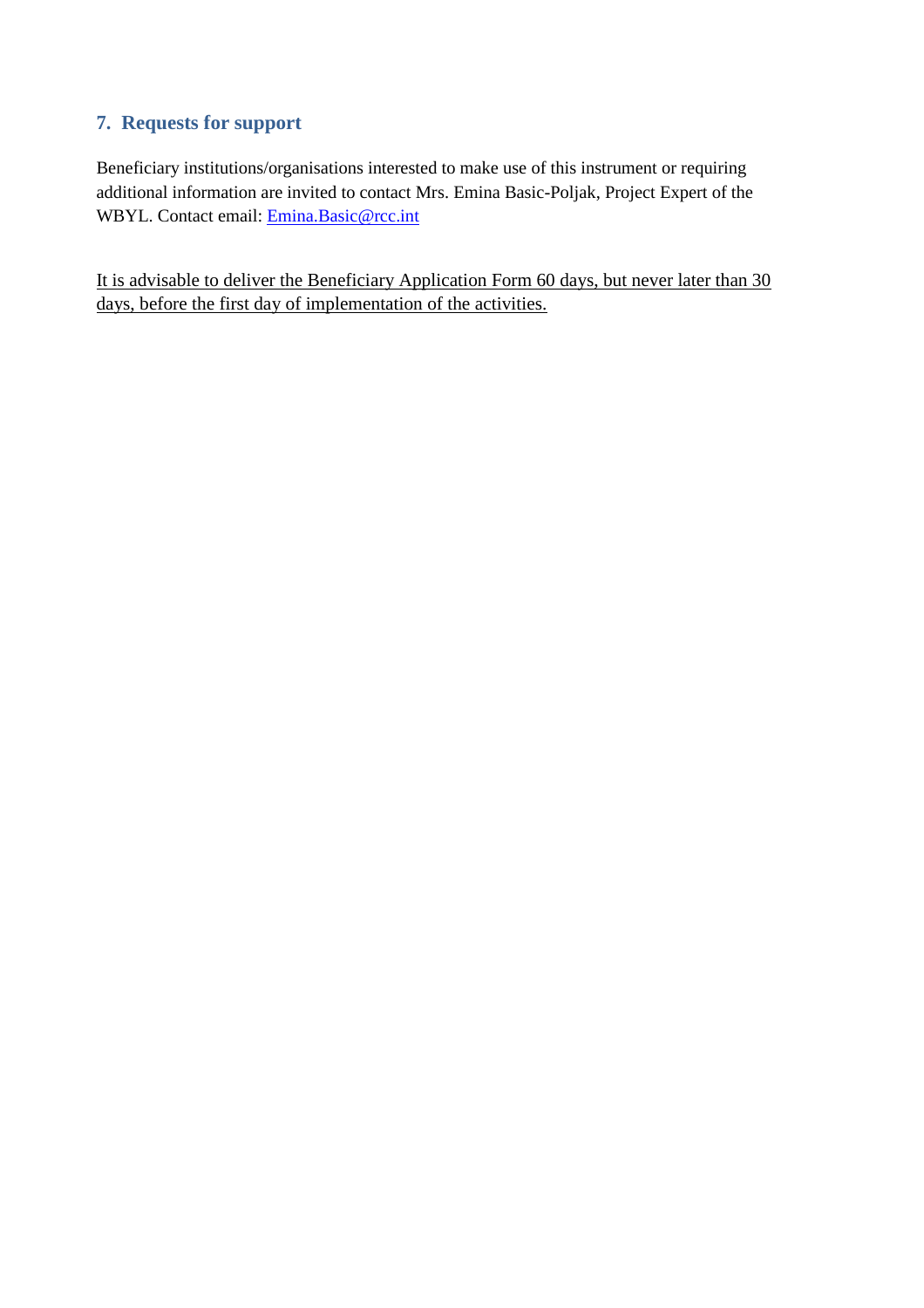### **Annex I:**

**Beneficiary Application Form** *(to be sent in Word format to [wbyl@rcc.int\)](mailto:wbyl@rcc.int)*

#### **1. INFORMATION ABOUT THE BENEFICIARY INSTITUTION/ORGANISATION**

| <b>Contact information</b>                                            |     |              |                    |  |  |  |
|-----------------------------------------------------------------------|-----|--------------|--------------------|--|--|--|
| Name of the organisation that will implement the proposed initiative: |     |              |                    |  |  |  |
|                                                                       |     |              |                    |  |  |  |
| <b>Address</b>                                                        |     |              | <b>City</b>        |  |  |  |
|                                                                       |     |              |                    |  |  |  |
| Tel.                                                                  | Fax | <b>Email</b> | Website            |  |  |  |
|                                                                       |     |              |                    |  |  |  |
| <b>Contact person</b>                                                 |     | <b>Email</b> | <b>Tel./Mobile</b> |  |  |  |
|                                                                       |     |              |                    |  |  |  |

#### **2. INFORMATION ABOUT THE PROPOSED INTERVENTION**

## **2.1 Description of the specific need(s) and the related area(s)**

*Please provide a brief justification of the needs and areas of capacity building. The justification should include a connection to the relevant national goals, objectives of organisation, priorities and strategic documents and details on how this intervention is expected to contribute in that regard (max. 200 words).*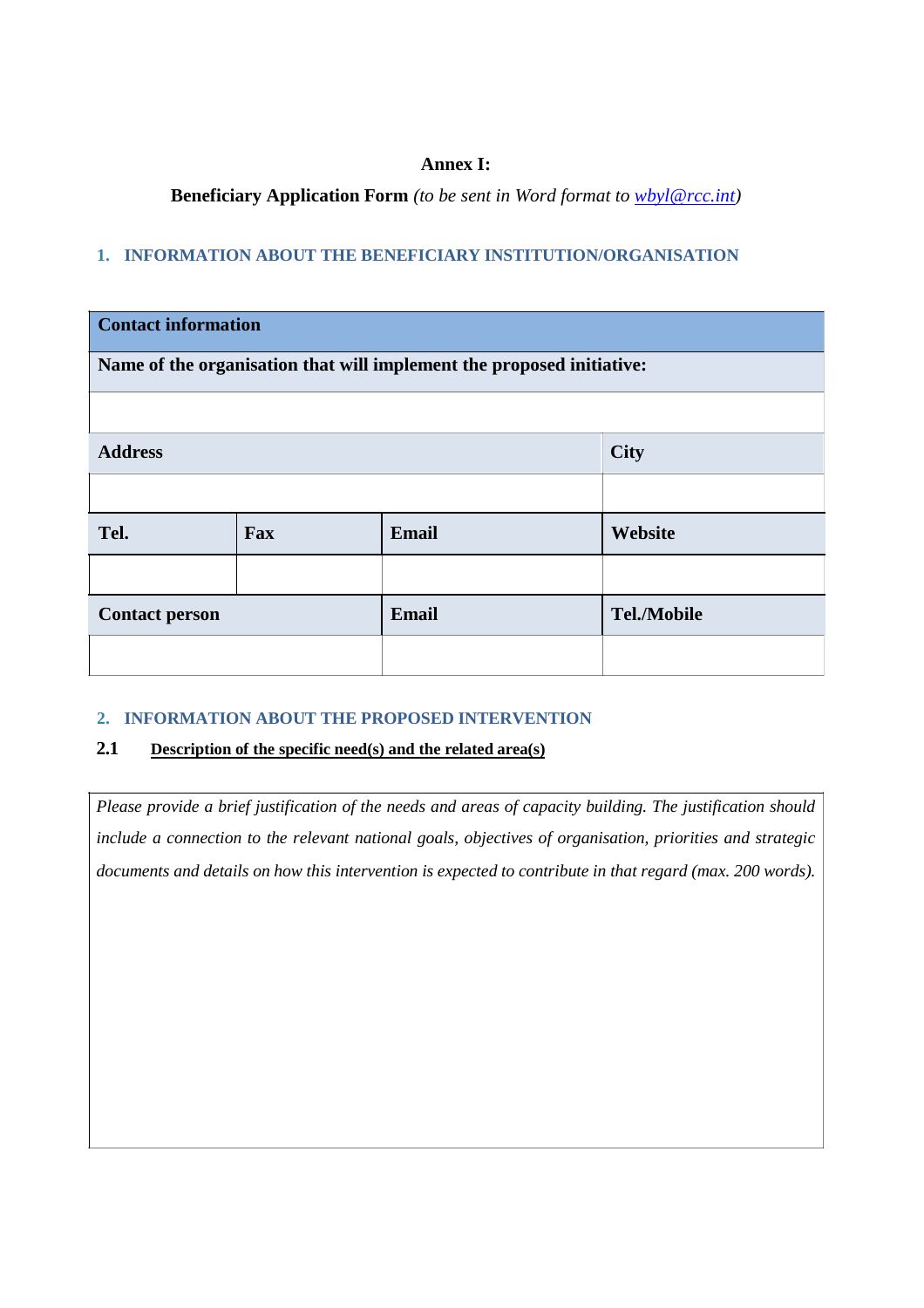### **2.2 Description of the proposed intervention**

*Please provide a detailed explanation of the proposed intervention. In case of request for support for event organisation, please enclose a draft Agenda as well (max. 200 words)*

## **2.3 Expected result(s)**

*Please describe the expected result(s) of the proposed intervention (max. 200 words)*

## **2.4 Duration (dates) of the intervention**

The activity is planned to be implemented from  $\langle DD/MM/YYYY \rangle$  to  $\langle DD/MM/YYYY \rangle$ .

## **2.5 Links to WBYL Objectives**

*Please describe how the required capacity building activity will contribute to WBYL objectives and implementation of its programme of work. For these purposes, please refer to the [Youth Lab](https://www.rcc.int/youthlab) webpage. Please do not hesitate to contact the WBYL Project Expert Mrs. Emina Basic-Poljak for assistance with this part of the application. (max. 200 words)*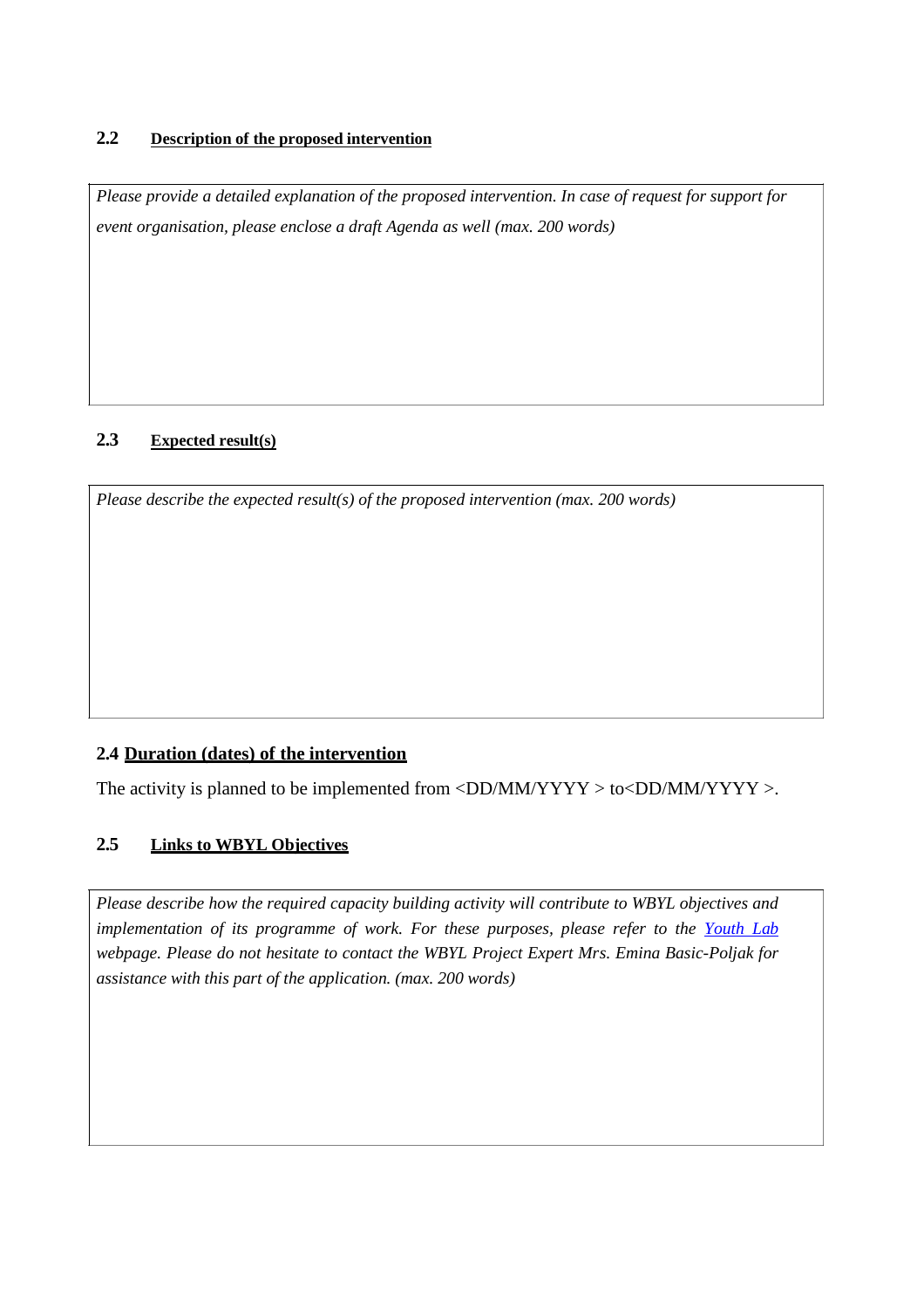# **3. CAPACITY BUILDING (Fill out only if you are requesting support in the form of technical assistance)**

# **3.1 Individual experts**

- In case the required capacity building activity takes the form of services of a consultant or an expert, please provide an estimate of the number of days needed for completion of the work and a description of the expected tasks under the proposed engagement:

## **Total No. of Days requested:**

**Specific Tasks of the Consultant / Expert** (e.g. develop a module, deliver a training session, etc.):

*Please provide a description of the level of qualifications and areas of intervention (of a required Consultant / Expert) needed for carrying out the proposed assistance.*

- In case you know, please feel free to recommend specific consultants and experts, whom you deem have competencies to deliver the required assistance. They will be contacted and included in the selection process. (Please note that civil servants of the public administration of the RCC participants shall not be recruited as experts in contracts financed by the RCC Secretariat).

|                         | <b>Name and Surname</b> | <b>Field of Expertise</b> | <b>Contact Info</b> |
|-------------------------|-------------------------|---------------------------|---------------------|
|                         |                         |                           |                     |
|                         |                         |                           |                     |
| 3.                      |                         |                           |                     |
| $\bullet\bullet\bullet$ |                         |                           |                     |